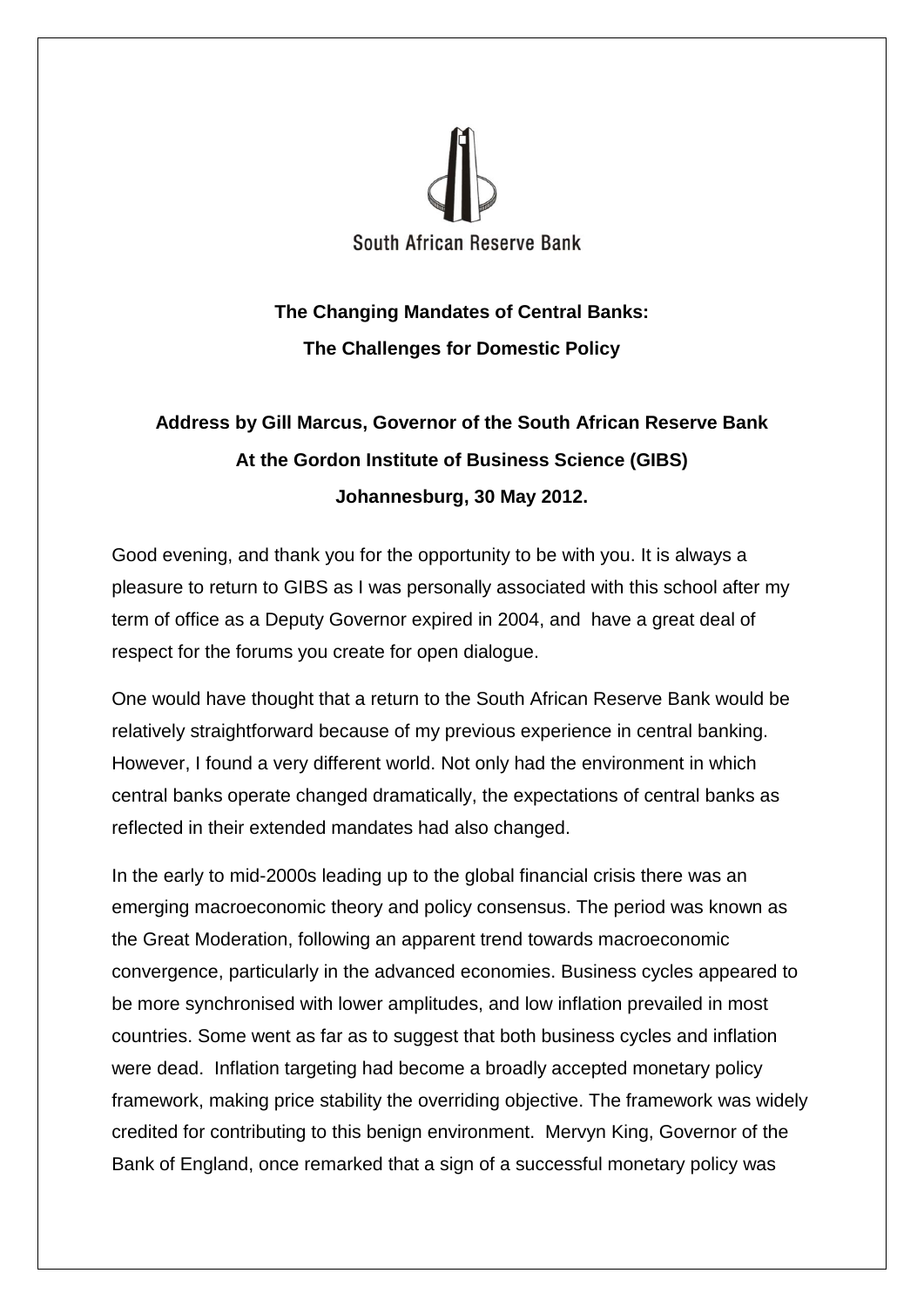when it became boring, and indeed it seemed that the world was on its way in that direction. Well, all I can say is "bring back boring". At the same time, while many central banks had implicit financial stability mandates, the evolving trend at that time was for the regulation and supervision of the banking and financial sectors to move out of central banks. Notable examples were in the UK and Australia, and serious consideration was also given to moving bank supervision out of the South African Reserve Bank in the early 2000s. The focus of central banks appeared to be narrowing.

Today things have changed quite dramatically. Monetary policy and central banking in general has become anything but boring, and rather than taking a back seat in the economy, central banks are now at the forefront of attempts to stabilise and repair the damaged global economy. The mandates of central banks have been extended in numerous countries, including in our own, bringing with it new and difficult challenges. In my remarks this evening I will focus on the growth and financial stability aspects of broadened mandates in the South African context.

The modern mandate of central banks had focused primarily on price stability, reinforced by the increased adoption of inflation targeting. The simplistic view of inflation targeting is that all a central bank has to do is to conduct policy in such a way as to keep inflation in line with the target. Other possible objectives of monetary policy are seen to be secondary or not the concern of monetary policy. This relates in particular to economic growth, and by extension to employment. Although the Bank has often been criticised for not being sufficiently concerned about growth, we are also criticised by those who believe that we have gone beyond our mandate by focusing on growth.

In the wake of the global financial crisis, it is clear that growth and employment became foremost concerns of most central banks, particularly in those economies where the recovery was slow and protracted, and where inflation was not perceived to be a threat. The persistence of the extraordinarily low interest rate environment in the advanced economies attests to that. So is this focus on growth a new mandate for central banks and an undermining of the primary inflation objective?

In this respect, inflation targeting has often been misunderstood, or oversimplified. It is important to distinguish between strict and flexible inflation targeting. A strict

 $\overline{2}$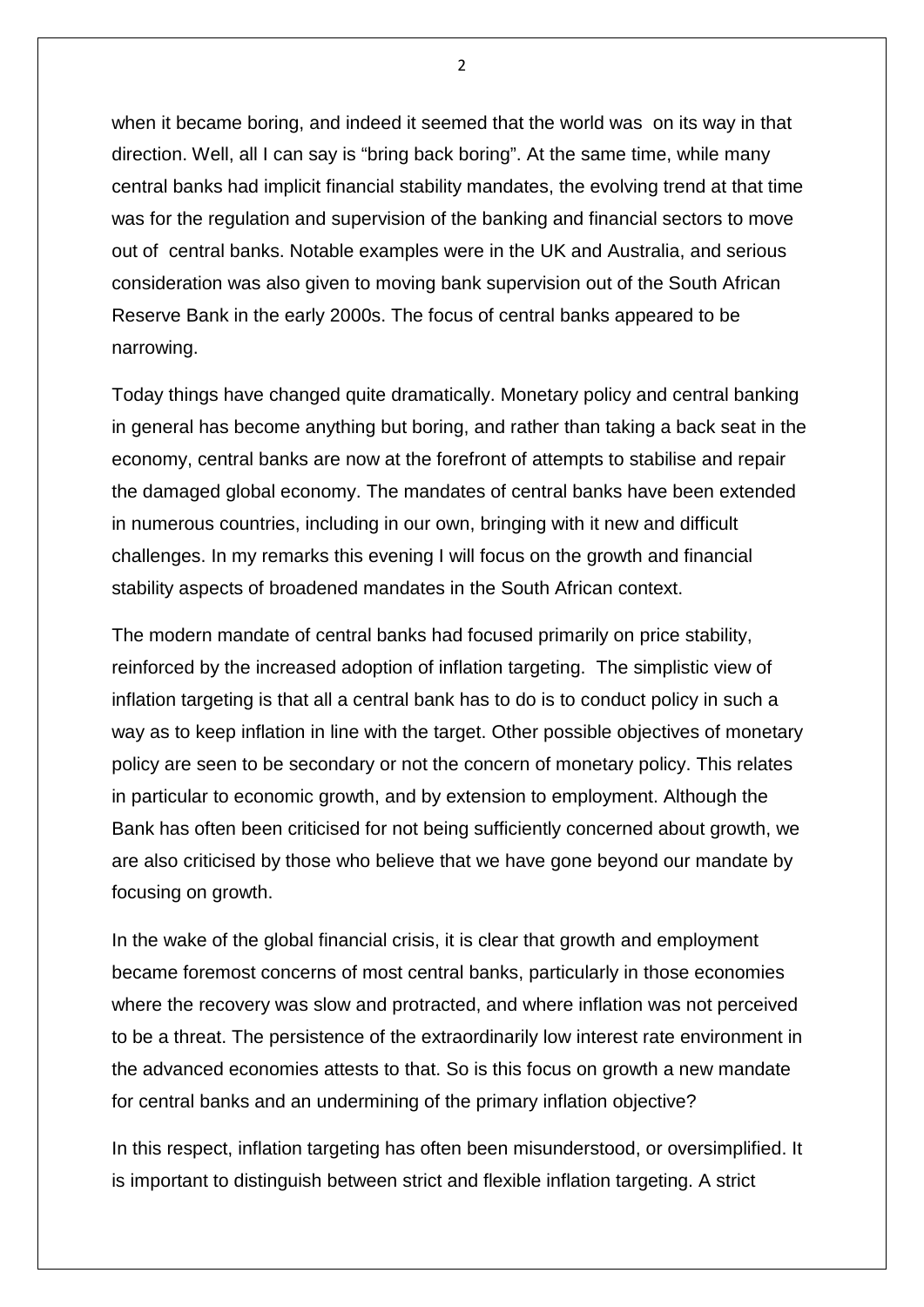inflation targeter is one that only focuses on inflation to the exclusion of all other possible objectives. As such, it is a theoretical construct as in reality no central bank acts in this way. A flexible inflation targeter, by contrast, puts some weight on the deviation of output from potential (the output gap), and this weight can change depending on circumstances. In effect this implies that the objective of monetary policy is to achieve the inflation target with output in line with potential. The focus however is on deviations from potential output, as it is generally believed that monetary policy has limited, if any, long run impact on the growth potential of the economy. This is the domain of other policies. The flexibility is manifested when concern for the state of the economy can result in deciding on a longer time horizon for achieving the inflation target, in order to minimise the negative impacts on output growth. It also follows that if inflation is in line with its target and if inflation expectations are well anchored, more weight can be given to stabilising or increasing growth that is below potential, without sacrificing much price stability. This does not imply a change in mandate, and is consistent with a flexible inflation targeting framework, such as we have in South Africa.

What does appear to have changed is that the burden of stabilisation and growth stimulus is falling increasingly on central banks, particularly in those countries that no longer have any fiscal space. In many countries, the response to the crisis was initially through both monetary and fiscal policy easing. However, the measures taken did not resolve the crisis and an unanticipated consequence was that, in a many instances, this led to excessive and unsustainable deficits and debt ratios. For example, in 2007, government debt to GDP ratios in the US and the UK were 62 per cent and 44 per cent. By 2012 they have almost doubled and expected to reach 103 per cent and 87 per cent respectively. In the euro area, the debt ratios of Greece and Ireland increased from 105 per cent and 25 per cent, to 157 per cent and 122 per cent over the same period. Of these four countries, only the US is currently experiencing positive growth. The costs of servicing this debt has also increased significantly, particularly in the peripheral Eurozone countries, as doubts about their sustainability persist.

This rapid expansion has resulted in fiscal consolidation or retrenchment becoming the order of the day in many, mainly advanced, countries, even where growth has not fully recovered. In short the global crisis has continued to mutate, and we now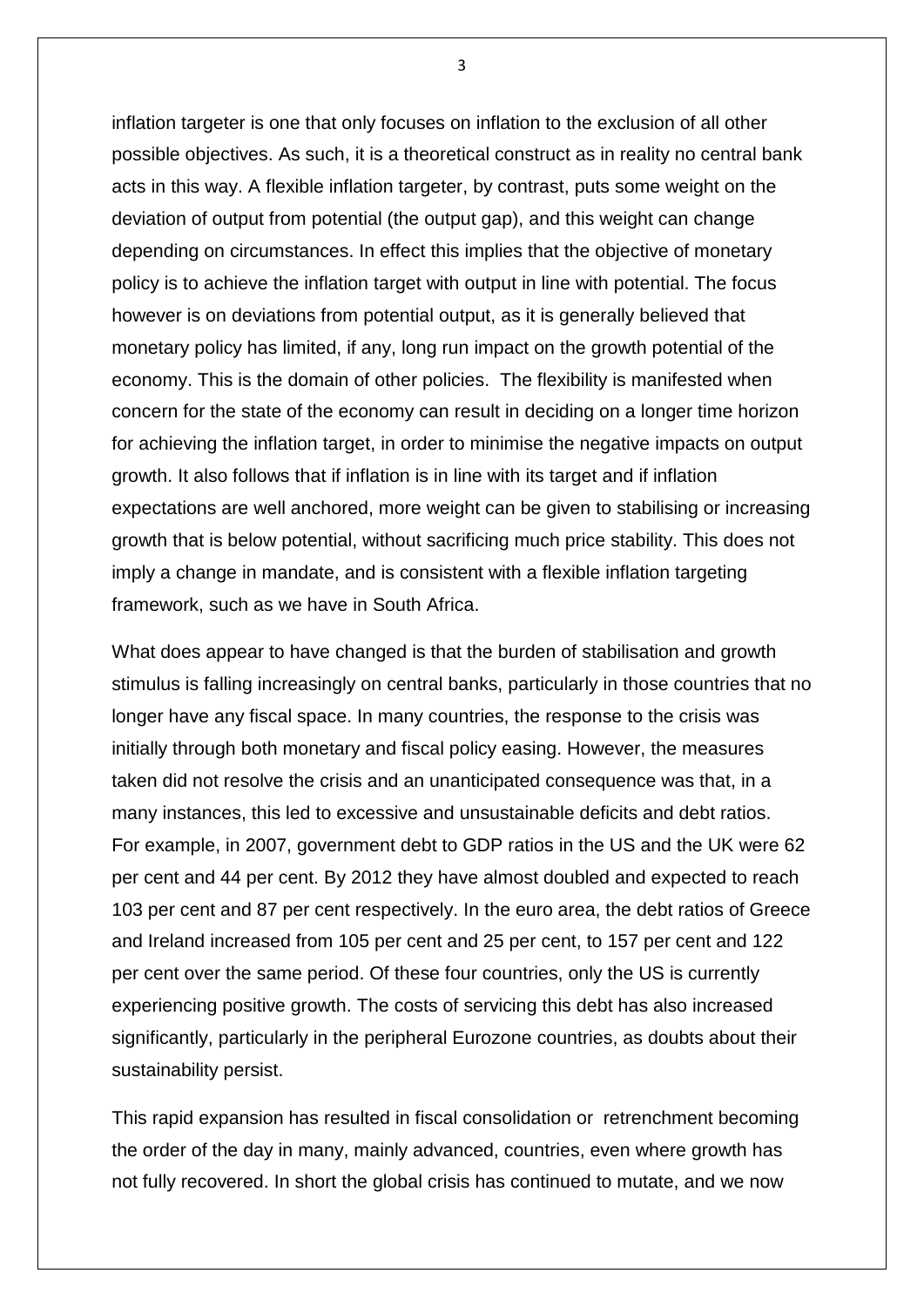face the challenge of systemic banking weakness in a number of countries, for instance Spain, sovereign debt and possible default in parts of the Eurozone, and high and rising unemployment. The unemployment rate in the Eurozone has risen to 10,9 per cent, with Spanish unemployment at 24,1 per cent. Fiscal austerity has reinforced the slow growth, and consequently increased the burden on monetary policy. Although the mandate may be the same, the shared responsibility is no longer there, and more is expected from central banks. At times these expectations may be beyond what monetary policy can reasonably be expected to deliver.

In this context we can consider whether the conduct of monetary policy in South Africa been much different in the post crisis period. Some have argued that the current accommodative stance of monetary policy is part of a new mandate, and a deviation from inflation targeting. We would argue that the Bank's actions have been consistent with the flexible inflation targeting framework. Since the crisis, the economy has been growing at below what we estimate potential output to be (around 3,5 per cent), and the absolute output gap, that is the difference between the level of output and the potential level of output, coincidentally also at around 3,5 per cent, has been persistently negative. It will require a period of above-potential growth to close this gap, unless there has been a destruction of capacity which would reduce the size of the gap. A negative ouput gap also implies less pressure on inflation. Although inflation had moved outside the target, the considered view of the MPC was that inflation would return to within the target, and, given the subdued state of the economy, it was felt inappropriate to speed up this process through a tighter monetary policy stance. This view was also reinforced by the absence of excess demand-side pressures and relatively well-anchored inflation expectations.

In the 2006-08 period, by contrast, when inflation exceeded the target, growth was in excess of the Bank's estimates of potential, with measured growth at between 5 and 6 per cent per annum, with very high rates of growth in credit extension and household consumption expenditure. Under such circumstances, a tighter monetary policy stance was justifiable or appropriate.

It is also important to note that recent central bank interventions have not always been about stimulating growth directly through low interest rates. In the context of the crisis, and again more recently when fiscal policy has been constrained, the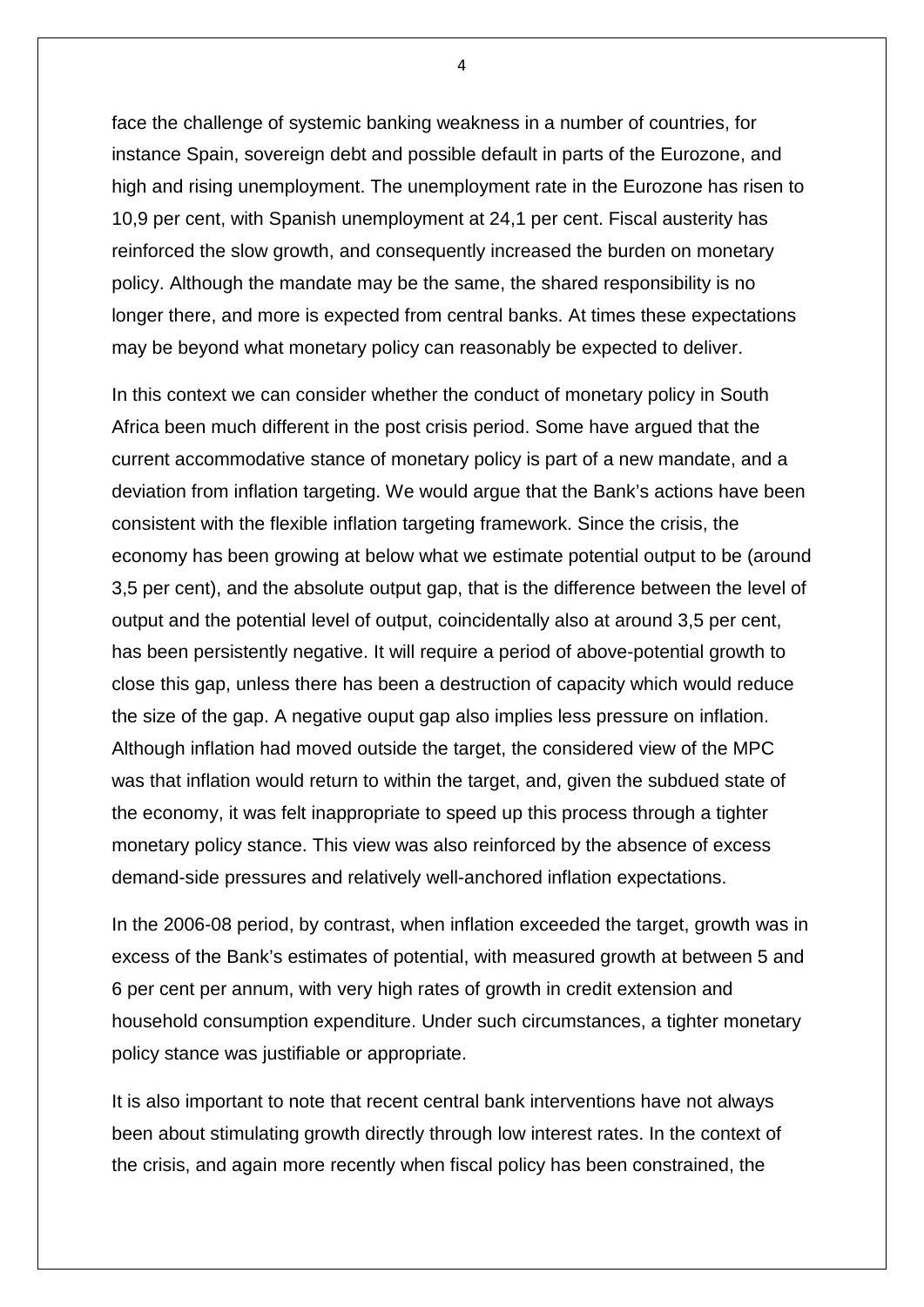focus has at times been on helping dysfunctional parts of the financial markets to work better. This is recognition of the central place that financial markets have in the efficient workings of the real economy. These policies have aimed at preventing a negative feedback loop from financial sector stress to the real economy, and have resulted in a number of significant forms of unconventional monetary policy actions, particularly in countries where interest rates had reached their zero bound.

There are a number of illustrations of this. Quantitative easing (or credit easing as it was referred to in the US) was initially aimed primarily at providing liquidity to specific segments of the financial markets that were no longer functioning efficiently. During the crisis the loss of confidence in banks and some financial instruments, and the lack of trust between banks, disrupted some segments of the markets and the interbank markets. Central banks responded by becoming the counterparties and bought unconventional assets on a significant scale. Between 2007 and 2011, central bank balance sheets in the advanced economies increased from around 10 per cent of GDP to in excess of 20 per cent of GDP, a total of almost US\$8 trillion. More recently the US Fed initiated its Maturity Extension Programme (more popularly referred to as Operation Twist), whereby the Fed sold short term Treasury securities and bought longer term securities, in an effort to bring down long term interest rates. The aim was to give a boost to the ailing domestic housing market, as mortgages are often priced off long-term rates in the US, as well as to the corporate bond market. The Long Term Refinancing Operations (LTRO) of the ECB, through which Euro1,3 trillion of liquidity was injected into the European banking system that was in danger of seizing up, is another example of such measures. The objective was to keep the banking and interbank system operating, and to cushion the real economy from banking sector stress. Some of these activities were intended to provide additional stimulus to economic growth, but some also had a strong financial stability element. This leads us to the area in which central bank mandates have changed most significantly: that is, responsibility for maintaining financial stability.

Prior to the crisis, financial stability was generally an implied mandate for central banks. The fall-out from the crisis has led to an increasing number of central banks being given explicit financial stability macroprudential mandates. This is distinct from microprudential supervision and regulation of the banking system where the focus of the regulator is limited to individual banking institutions and the banking system. A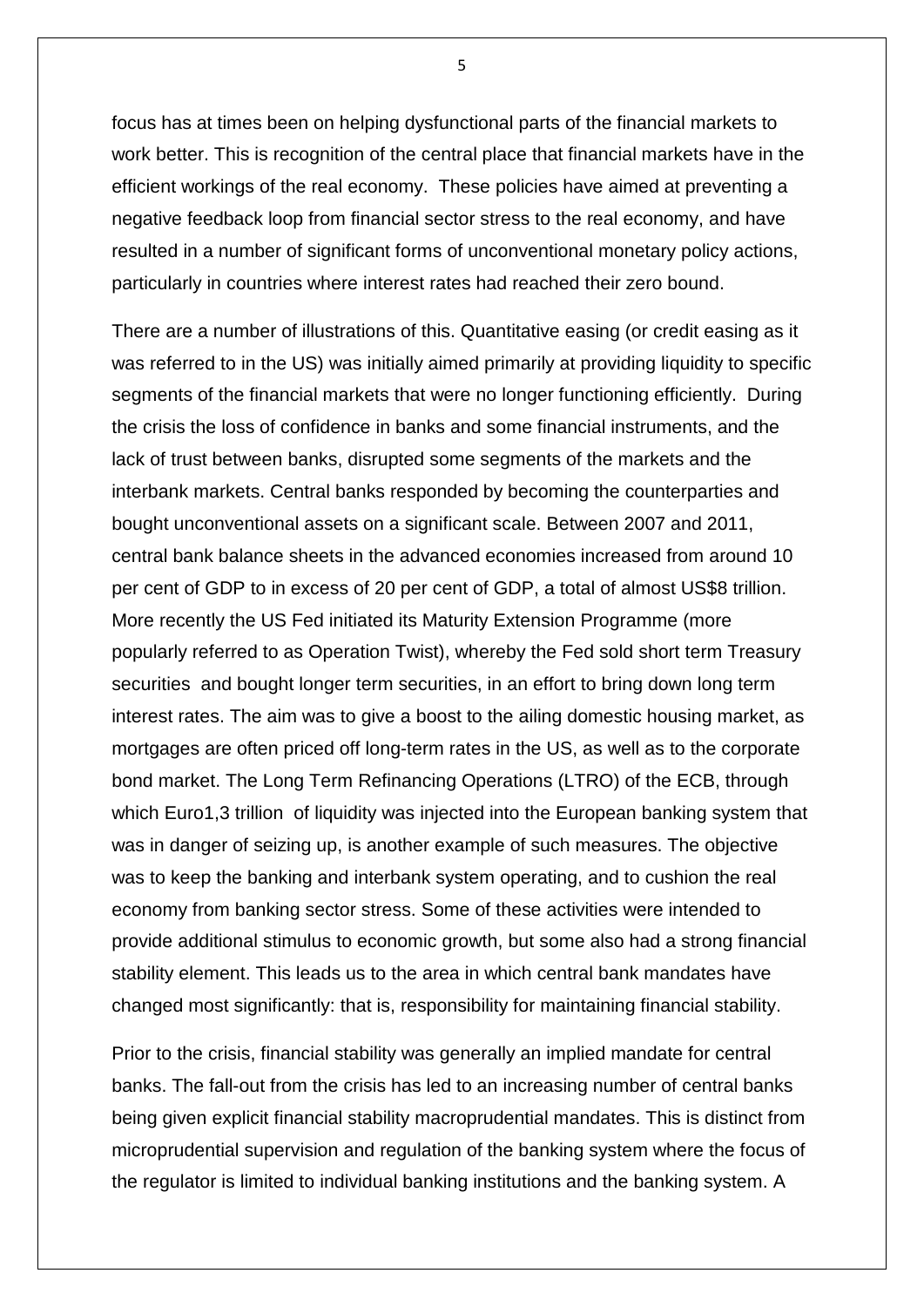broader macroprudential focus would look at the build-up of financial imbalances and the risks posed by the positions taken by leveraged financial institutions to the broader financial sector and to the economy in general. For example, in a low interest rate environment and high rates of growth of credit extension by banks, these funds can be used to finance purchases of assets and result in the build-up of bubbles in the housing or equity markets.

The issue of how central banks should react to asset prices was the subject of much debate prior to the crisis. The dominant view at the time was that financial imbalances and crises should not occur in a low inflation environment, and where they did, central banks were not in a position to recognise or predict them. Nor did they have appropriate tools to prick incipient bubbles. Interest rates would had to have been raised to unacceptably high levels in a low inflation environment in order to deal with the bubbles that had emerged. The consensus view was that asset prices should be taken into consideration by monetary policy only to the extent they impact on inflation, and that the role of central banks should be confined to cleaning up after the bubble had burst. Unfortunately, as we are all now well aware, five years after some of these bubbles burst central banks are still cleaning up.

But there were some influential voices, notably coming out of the Bank for International Settlements, that argued that the low inflation/low interest rate environment of the 2000s was the cause of the asset price bubbles in the first place. In other words, ironically, the successful attainment of low inflation was leading to longer term financial stability problems. This approach argued in favour of monetary policy leaning against these excesses. The view was that too narrow a focus, or too short a time horizon for policy, blinded policy makers to longer term systemic financial stability risks which could take a long time to evolve.

Since the crisis, a widely accepted perspective has emerged which sees monetary policy and macroprudential policy having different objectives, and different instruments. This approach attempts to avoid a conflict of objectives or trade-offs in the application of the interest rate instrument. Others however contend that it is not feasible to completely separate the two policies, as interest rates affect financial stability, while macroprudential tools affect credit growth and therefore inflation.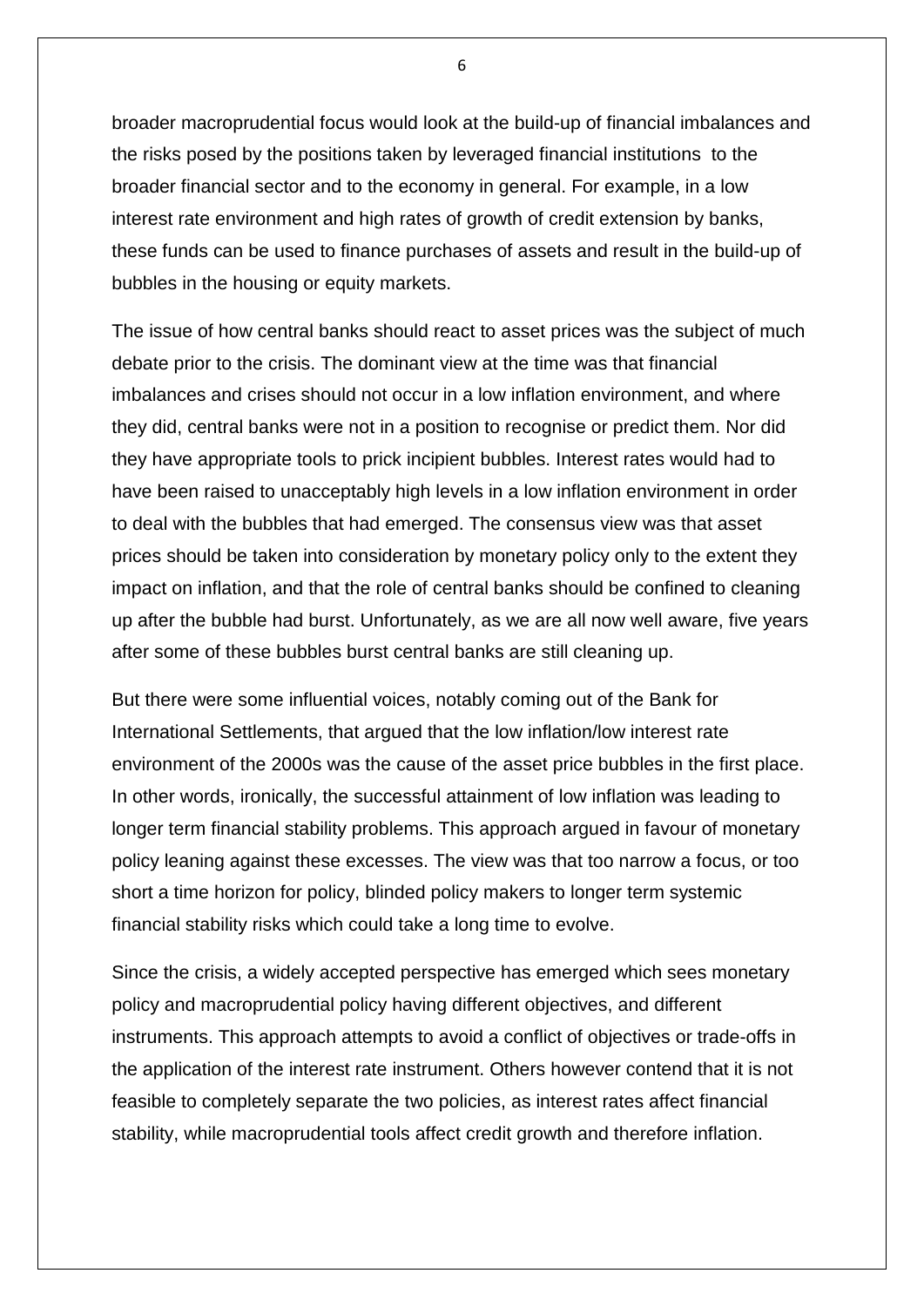While macroprudential oversight has emerged as a distinct policy focus, there is still no unanimity as to the best governance arrangements for such oversight. Some central banks, for example the Bank of England, have established financial stability committees, and this places the mandate for financial stability squarely in the court of central banks. A different approach is expressed by Lars Svensson at the Swedish Rijksbank who argues that as is the case with fiscal policy, financial stability policy is conceptually different from monetary policy, and should be conducted by a completely different institution and different individuals.

More significantly, while it is generally agreed that the interest rate should be the main instrument of monetary policy, the choice and efficacy of financial stability instruments is still very much work in progress. Given the different institutional structures in different countries, the type of instruments will also likely differ from country to country. However there are some common themes in the evolving thinking on this topic. It is generally accepted that excessive credit extension is at the heart of most asset price bubbles, and therefore the instruments that are used should be directed at preventing excessive leverage in the relevant markets. Charles Goodhart, for example, has argued that because housing markets are at the epicentre of most financial crises, it is sufficient to focus on instruments that prevent excessive build-up of housing related credit. These include setting maximum loan-to-value ratios on property transactions and borrowing restrictions in relation to disposable income.

Other possible macroprudential instruments include reserve requirements for particular types of loans, contracyclical capital buffers for banks and capital surcharges for systemically important banks. In general these are microprudential tools, some of which had previously been applied in many countries as anti-inflation measures and since jettisoned, but are now being reconsidered with a narrower focus. It is still premature to pronounce on the efficacy or success of such policies, and this remains work in progress.

In reality financial stability is generally a shared responsibility as financial crisis resolution often requires fiscal intervention and the application of public money. This has the potential to create challenges for central bank independence. Even if narrow monetary policy independence remains intact, the boundaries between monetary and macroprudential policies are often blurred. However, as Jaime Caruana of the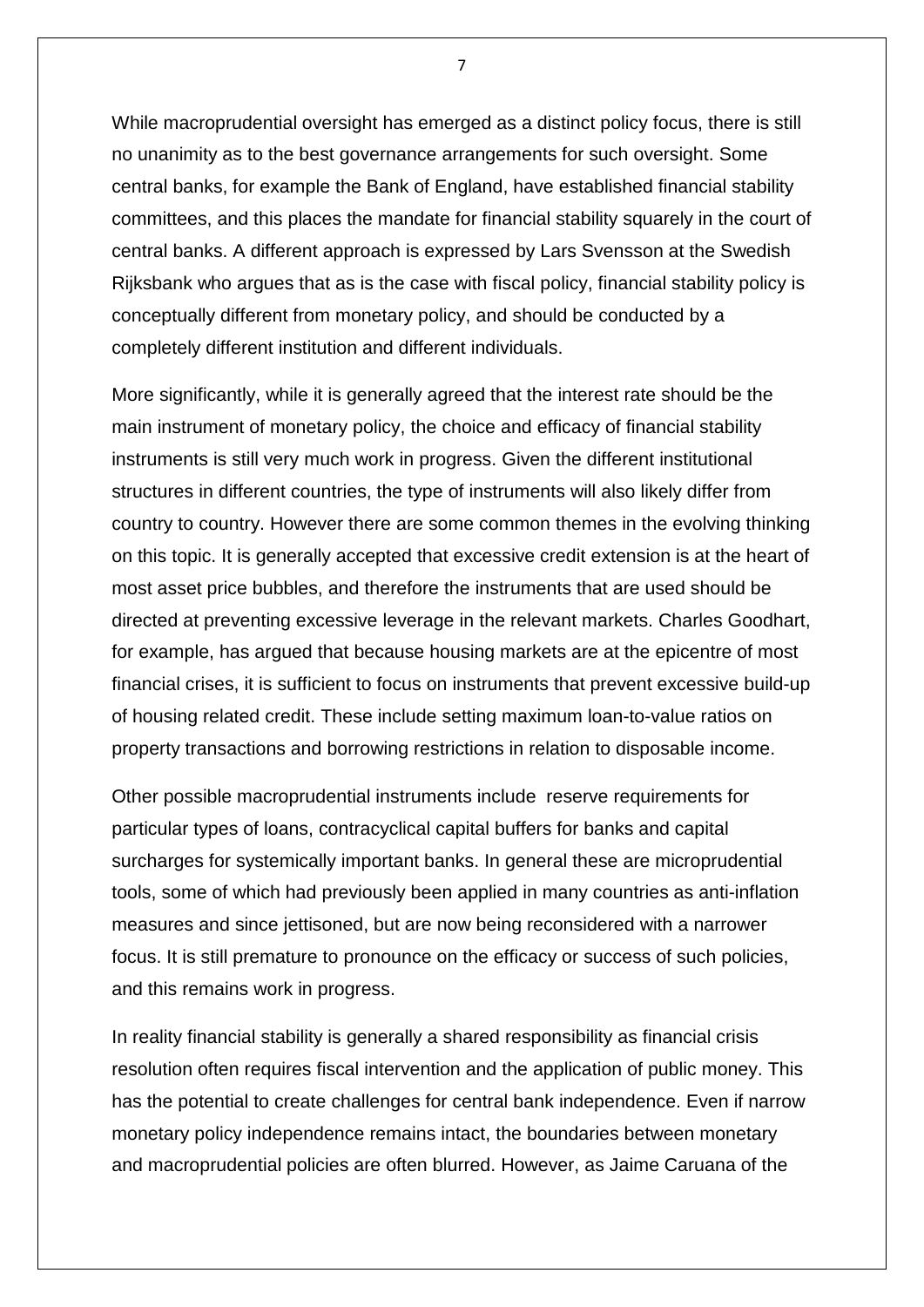BIS argued in his address at the Bank last year, because there will always be strong opposition to central banks resisting asset price accelerations, or taking away the punchbowl when the party gets going, the arguments for independence apply with even greater force, and such independence will be needed not only from political cycles but also from the financial markets.

In South Africa, the implicit financial stability mandate of the Bank was made explicit in the letter from the Minister of Finance to the Governor in February 2010. The Bank's financial stability committee has been reconstituted and meets in alternate months to the MPC. Furthermore, and in recognition of the shared responsibility for financial stability, a Financial Stability Oversight Committee has been established, jointly chaired by the Governor and the Minister of Finance. The focus of the Bank FSC is on crisis prevention, and while the FSOC does review current conditions, the primary purpose of this committee is crisis management and resolution. Furthermore, government has decided that regulation and supervision of the financial sector should move to a "twin peaks" approach. This means that all prudential regulation will become the responsibility of the SARB, while market conduct will be the province of the Financial Services Board. This is a very significant reform and adds to the tasks and responsibilities of the Bank.

Work is ongoing to determine the appropriate policy instruments. To date, while counter-cyclical measures have been introduced to address the fallout of the ongoing global economic crisis, South Africa's banking system has emerged largely unscathed. While there is no room for complacency, no policy decisions have had to be taken in respect of financial stability.

One area of potential concern for financial stability is the acceleration in the growth of unsecured lending by the banking sector, although unsecured lending is not restricted to the banking sector only. This form of lending has been growing at rates in excess of 30 per cent and, at face value, anything growing at such elevated rates must be a cause for concern. But this also needs to be seen in context as total loans and advances, of which unsecured lending forms part, is still growing at relatively moderate levels. Both the FSC of the Bank and the Registrar of Banks are keeping a close eye on these developments, and are trying to understand this phenomenon more fully.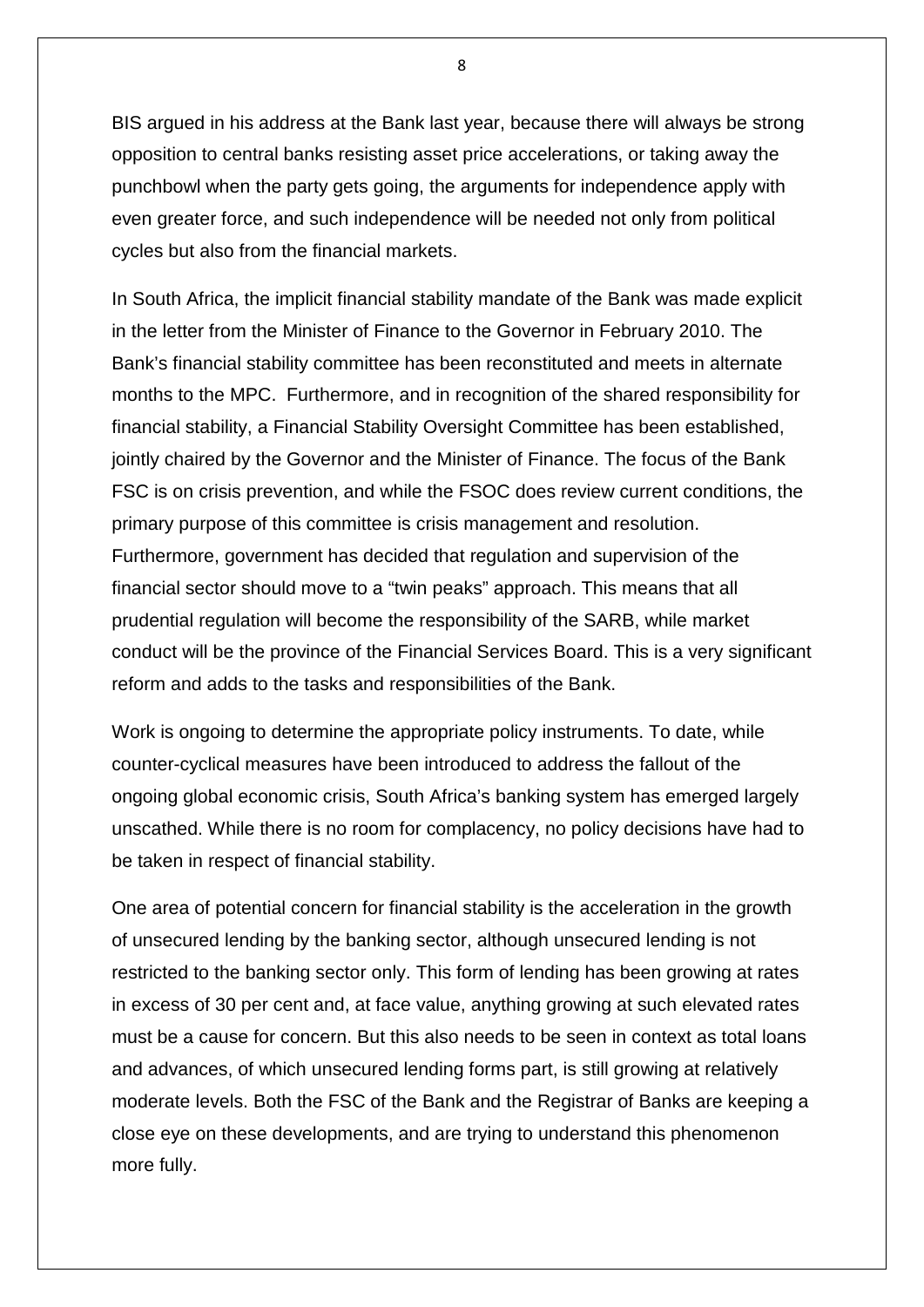Without coming to any definitive conclusion on the issue, a number of points can be raised. Firstly, should we be concerned about this from a financial stability, a microprudential, or a monetary policy perspective? From a monetary policy point of view, we would need to understand the extent to which this lending translates into excessive expenditure with potential inflationary consequences. At this stage, this does not seem to be the case. While it may well be that unsecured lending may have contributed to the growth rate of 5 per cent in household consumption expenditure, this growth was in line with real income growth and not considered unsustainable or excessive. In fact, there are signs of a moderation in the rate of growth of household consumption expenditure in the first quarter of 2012, particularly with respect to durable goods. Furthermore there is little evidence that CPI inflation is being driven in any meaningful way by excess demand pressures.

A microprudential approach would focus on the risk profile and key ratios of the individual institutions. This is part of the function of the Registrar of Banks. At this stage, there are no signs of stress in any of the banks or in the banking system as a whole. To the contrary, the ratio of impaired advances to total loans and advances, which had remained stubbornly high for some time, has declined from 5,8 per cent in March 2011 to 4,6 per cent in March 2012.

From a more systemic perspective, the risks to the banking sector at this stage appear to be limited, as unsecured lending (which includes traditional forms of unsecured lending such as overdrafts, credit cards and loans to SME's), at around 8 per cent, is a relatively small proportion of total lending although this ratio has been rising. If loans to SME's, overdrafts and credit cards are excluded, the ratio is 4 per cent. From a financial stability perspective, we also need to consider whether it is likely to lead to asset price bubbles elsewhere in the system. The housing market remains very subdued, with some of the house price indices still reflecting falling prices. Although the equity market reached an all-time high in April before falling back in recent days following increased global risk aversion, it would be difficult to argue that this is a bubble. In any event the link between high rates of growth in unsecured lending and equity or bond price movements is extremely tenuous at best.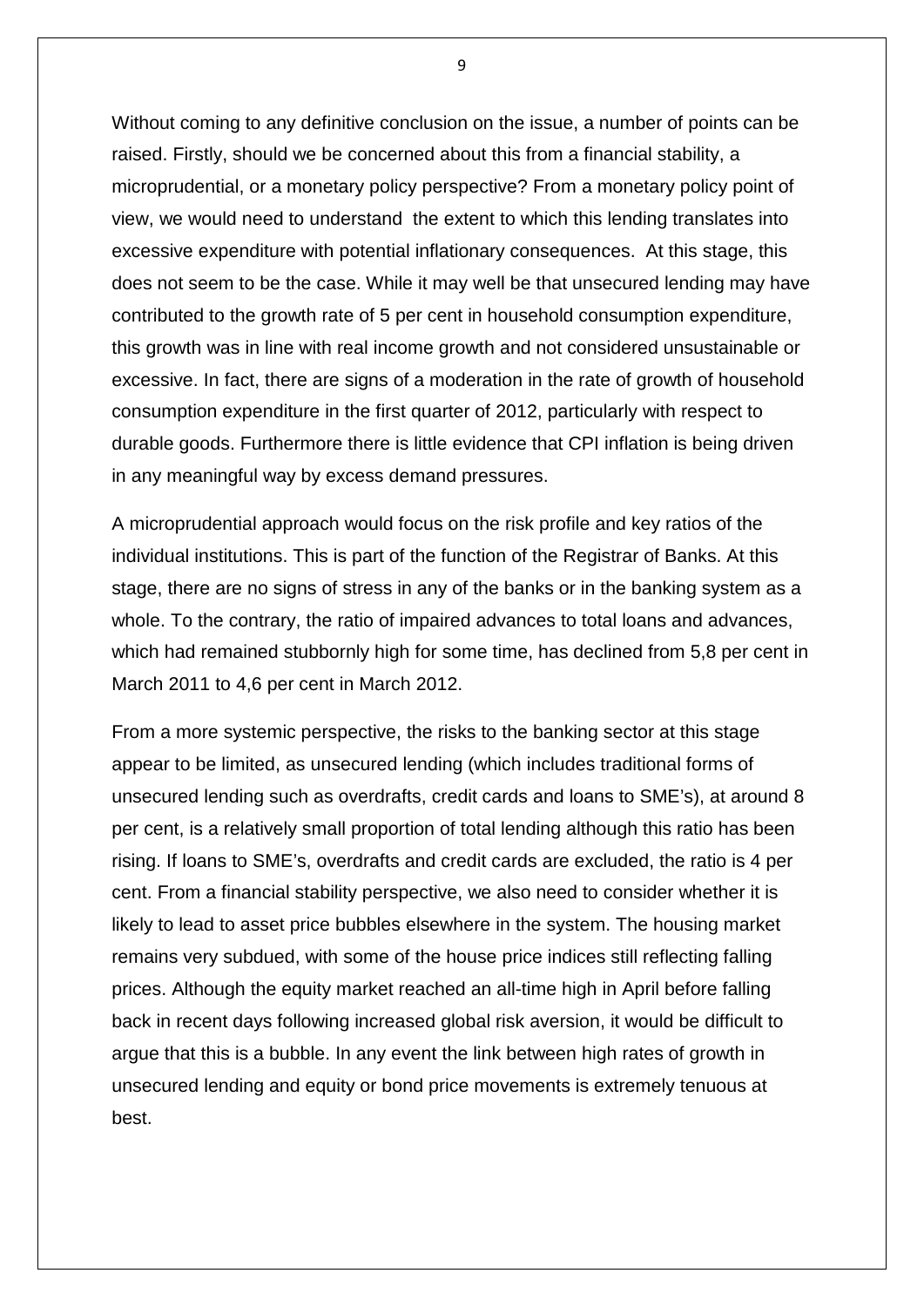Growth in credit extension by banks to the private sector has been relatively muted. Growth over twelve months in private sector credit extension was 7,3 per cent in April, down from to 9,2 per cent in the previous month. It is significant that total loans and advances to households, which includes unsecured lending, is still only growing at annual rates of around 7 per cent.

There is a potential concern about the possibility of an excessive burden of household debt. Although the ratio of household debt to disposable income is still high, it has been declining. Having peaked at 82,3 per cent in 2008, the ratio declined to 74,6 per cent in the final quarter of 2011. Household debt is nevertheless still rising, but at a slower pace than that of disposable incomes. So at a macro level, there does not appear to be a cause for concern. The concern, however, could be the distribution of these debts. There is the risk that some households are becoming over-leveraged, but this would suggest that the limits set by the National Credit Act are not being adhered to.

A further concern that is often expressed is: what happens when the interest rate cycle turns and many of these new borrowers may find it difficult to service their loans. Some of these loans are on a fixed interest basis with monthly repayment commitments, thus the servicing of the loans should not be materially affected by interest rate increases. There is also evidence that some of the growth in unsecured loans is as a result of loans with a greater value and longer repayment term being extended to existing clients with a proven repayment record.

It is also possible that we are observing a structural change with respect to bank lending. Mortgage credit extension is subdued and it is more difficult than in the past for households to access their mortgage bonds to finance consumption expenditure. So to some extent, this may be an adjustment away from mortgages and once the adjustment has taken place, more sustainable rates of increase should be observed. But because rates charged on unsecured lending are much higher than on mortgages, consumers are getting access to more expensive credit, although this is not evident yet in the data on the cost of servicing household debt which has declined consistently since the end of 2008.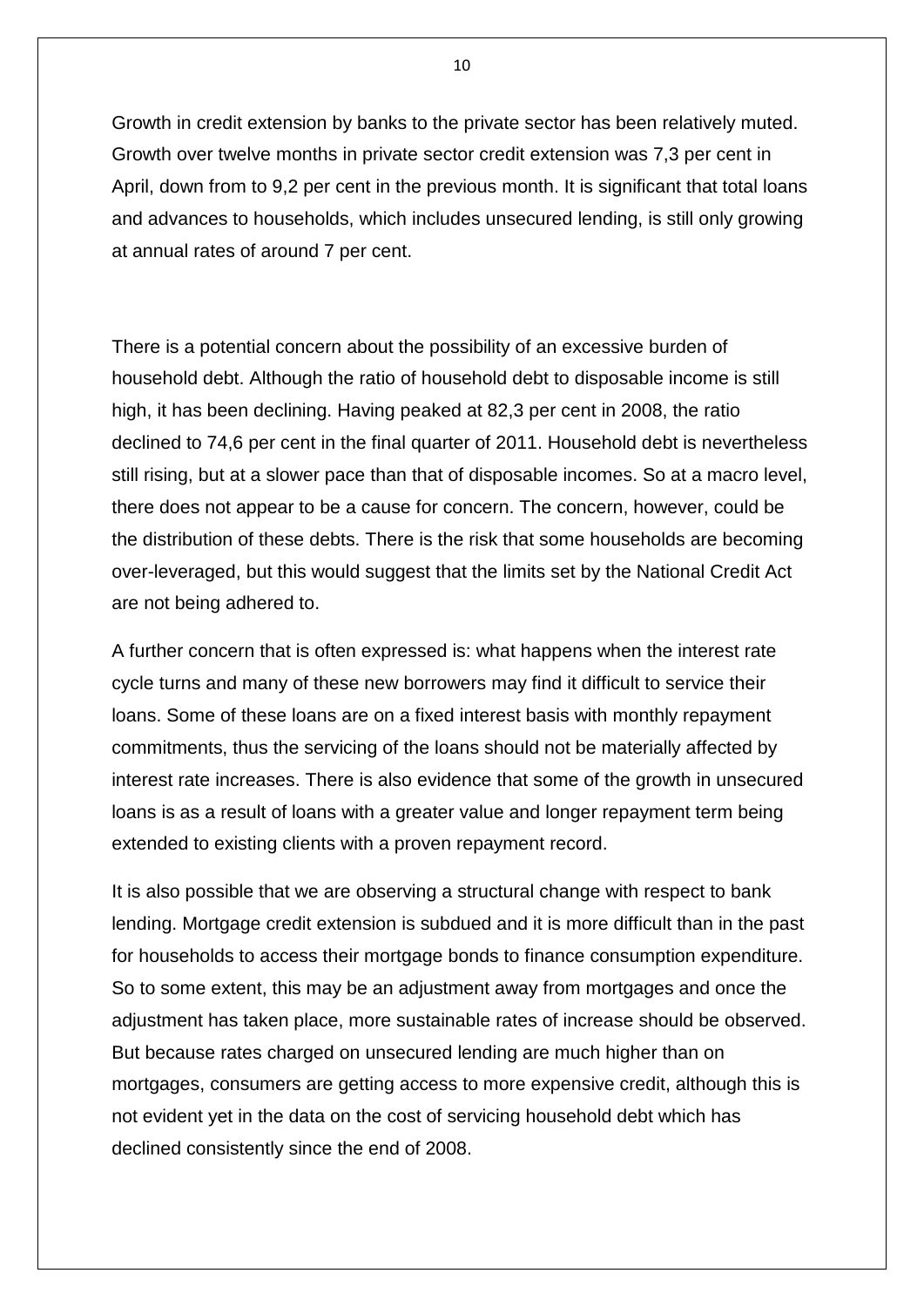These developments are being closely monitored for signs of unsustainable increases which could have systemic implications for the banking sector, for financial stability in general or for inflation. But as I have illustrated above, the answer is not simple.

In conclusion, the context that central banks operate in has become increasingly complex. The global growth outlook has deteriorated in recent weeks, and coupled with increasingly volatile and risk averse financial markets in response to uncertainties in the Eurozone, central banks will again be expected to play a core role in helping to manage or resolve the crisis. The scope for fiscal policy to play a meaningful role is limited by the high sovereign debt ratios which are part of the underlying problem. There are also increasing concerns about the sustainability of expanded central bank balance sheets and the abnormally low global interest rates, which are seen by some as already sowing the seeds of the next crisis.

At the same time, the financial stability focus, the tightening of banking regulations and the move towards Basel III is having the effect of increasing deleveraging by banks, particularly in Europe, and raising the cost of capital for banks. These developments are focused on ensuring a more stable financial system in the future, but in the process are having a contractionary impact on growth. The potential for conflict between the different mandates are evident.

In South Africa, we have not had to make any exceptional liquidity provision, and monetary policy has been more accommodative than it would have been in the absence of below-potential growth rates and a persistently negative output gap. Inflation is expected to return to within the target range in the near term, and to remain contained over the forecast period. The banking system is stable despite challenges expected in implementing Basel III, especially over the longer term. However, we vigilantly monitor global developments and the possibility of contagion to our economy.

It is important that, in extending the mandates of central banks, there should be a clear understanding of what central banks can and cannot do, and an appreciation of the possible conflicts between the different objectives. Central banks, in normal times, function in an uncertain environment. In the prevailing difficult global conditions uncertainty is at an even higher level, and many of the actions taken have